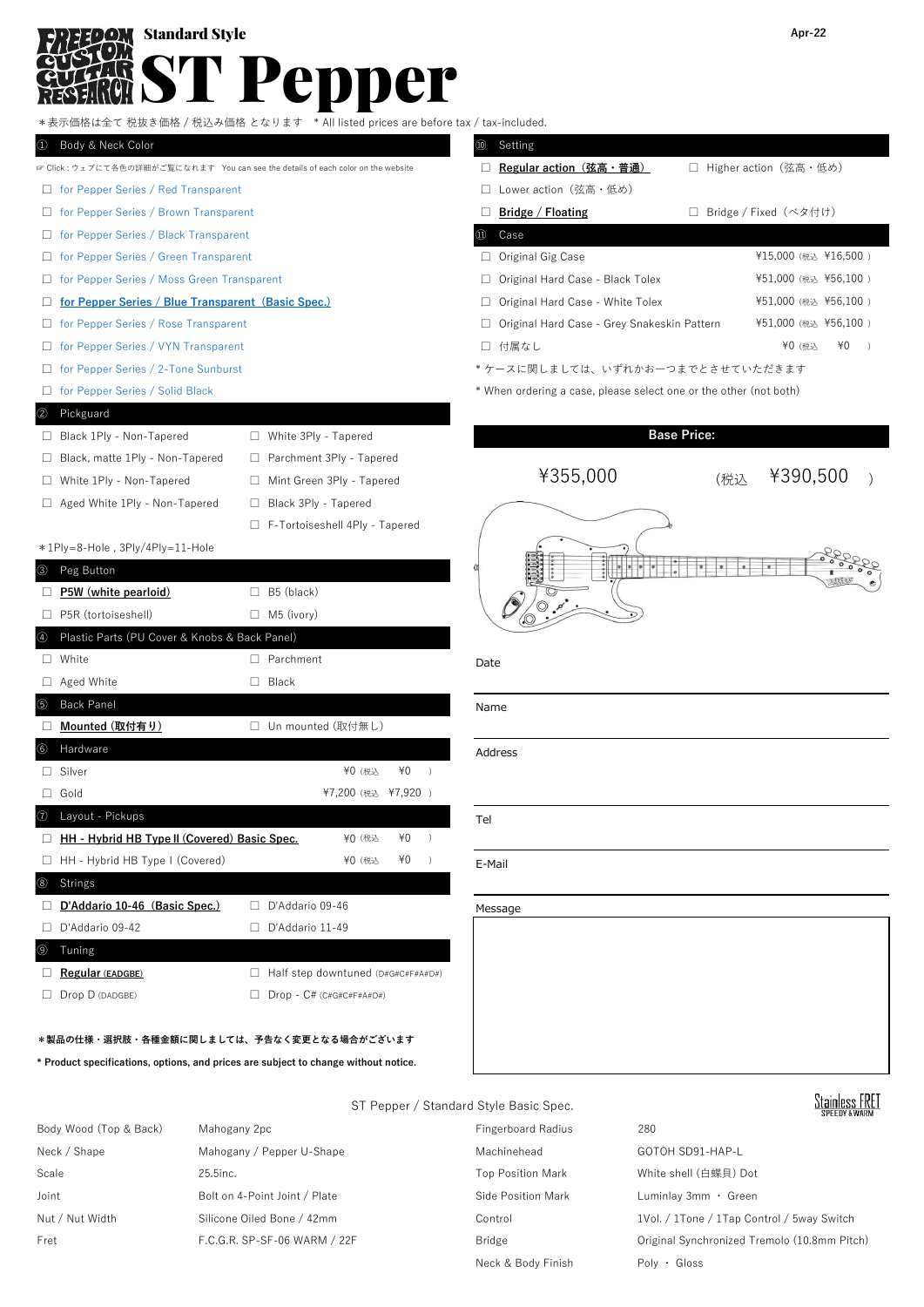# 【 ST Pepper 】 Custom Style Option List

\*製品の仕様・選択肢・各種金額に関しましては、予告なく変更となる場合がございます \*Product specifications, options, and prices are subject to change without notice.

|                  | ©SS=Standard Style                                            | Extra Charge |          | ©SS=Standard Style                                                            |                                                                                   | Extra Charge       |
|------------------|---------------------------------------------------------------|--------------|----------|-------------------------------------------------------------------------------|-----------------------------------------------------------------------------------|--------------------|
|                  | Body & Neck Wood                                              | before tax   | inc. tax | Pickguard                                                                     | before tax                                                                        | inc. tax           |
|                  | □ Mahogany 2pc ©SS                                            | $*0$         | $*0$     | White 1Ply - Non-Tapered ©SS<br>$\Box$                                        |                                                                                   | $*0$<br>¥(         |
| $\Box$           | Premium Grade Mahogany 2pc                                    | ¥23,000      | ¥25,300  | Aged White 1Ply - Non-Tapered ©SS<br>$\Box$                                   |                                                                                   | ¥0                 |
| <b>Fret Type</b> |                                                               | before tax   | inc. tax | Black 1Ply - Non-Tapered ©SS<br>$\Box$                                        |                                                                                   | ¥0<br>¥(           |
| $\Box$           | Stainless / SP-SF-04 WARM                                     | ¥3,000       | ¥3,300   | Black, matte 1Ply - Non-Tapered ©SS<br>$\Box$                                 |                                                                                   | ¥0<br>¥C           |
| $\Box$           | Stainless / SP-SF-05 WARM                                     | ¥3,000       | ¥3,300   | White 3Ply - Tapered ©SS<br>$\Box$                                            |                                                                                   | ¥0<br>¥(           |
| $\Box$           | Stainless / SP-SF-06 WARM ©SS                                 | $*0$         | $*0$     | Parchment 3Ply - Tapered ©SS<br>$\Box$                                        |                                                                                   | ¥0<br>¥(           |
| $\Box$           | Stainless / SP-SF-07 WARM                                     | ¥3,000       | ¥3,300   | Mint Green 3Ply - Tapered ©SS<br>$\Box$                                       |                                                                                   | ¥0<br>¥(           |
| $\Box$           | Stainless / SP-SF-08 WARM                                     | ¥3,000       | ¥3,300   | Black 3Ply - Tapered ©SS<br>$\Box$                                            |                                                                                   | ¥0<br>¥(           |
| $\Box$           | Stainless / SP-SF-09 WARM                                     | ¥3,000       | ¥3,300   | Black-red-black 3Ply - Tapered<br>$\Box$                                      |                                                                                   | ¥5,000<br>¥5,500   |
| $\Box$           | Stainless / SP-SF-04 SPEEDY                                   | ¥3,000       | ¥3,300   | F-Tortoiseshell 4Ply - Tapered ©SS<br>$\Box$                                  |                                                                                   | ¥0<br>¥(           |
| $\Box$           | Stainless / SP-SF-05 SPEEDY                                   | ¥3,000       | ¥3,300   | Tortoiseshell 4Ply - Tapered (2022 New!!)<br>$\Box$                           |                                                                                   | ¥5,000<br>¥5,500   |
| $\Box$           | Stainless / SP-SF-06 SPEEDY                                   | ¥3,000       | ¥3,300   | Black tortoiseshell 4Ply - Tapered (2022 New!!)<br>$\Box$                     |                                                                                   | ¥5,000<br>¥5,500   |
| $\Box$           | Stainless / SP-SF-07 SPEEDY                                   | ¥3,000       | ¥3,300   | Real Celluloid Tortoiseshell 4Ply - Tapered<br>$\Box$                         |                                                                                   | ¥16,000<br>¥17,600 |
| □                | Stainless / SP-SF-08 SPEEDY                                   | ¥3,000       | ¥3,300   | White pearloid 4Ply - Tapered<br>$\Box$                                       |                                                                                   | ¥5,000<br>¥5,500   |
| □                | Stainless / SP-SF-09 SPEEDY                                   | ¥3,000       | ¥3,300   | Mint pearloid 4Ply - Tapered<br>$\Box$                                        |                                                                                   | ¥5,000<br>¥5,500   |
| $\Box$           | Nickel Silver / SP-NF-04                                      | ¥3,000       | ¥3,300   | Black pearloid 4Ply - Tapered<br>$\Box$                                       |                                                                                   | ¥5,000<br>¥5,500   |
| $\Box$           | Nickel Silver / SP-NF-05                                      | ¥3,000       | ¥3,300   | Acrylic Tortoiseshell 1Ply 2.5mm - Tapered<br>$\Box$                          |                                                                                   | ¥9,300<br>¥10,230  |
| $\Box$           | Nickel Silver / SP-NF-06                                      | ¥3,000       | ¥3,300   | Acrylic Tortoiseshell 1Ply 2.5mm - Non-Tapered<br>$\Box$                      |                                                                                   | ¥9,300<br>¥10,230  |
| □                | Nickel Silver / SP-NF-07                                      | ¥3,000       | ¥3,300   | $\Box$<br>Acrylic Tortoiseshell 1Ply 3mm - Tapered                            |                                                                                   | ¥9,300<br>¥10,230  |
| $\Box$           | Nickel Silver / SP-NF-08                                      | ¥3,000       | ¥3,300   | $\Box$<br>Acrylic Tortoiseshell 1Ply 3mm - Non-Tapered                        |                                                                                   | ¥9,300<br>¥10,230  |
| $\Box$           | Nickel Silver / SP-NF-09                                      | ¥3,000       | ¥3,300   | P.G.ねじ止め数 (どちらかをご選択ください)                                                      | Number of pickguard holes                                                         |                    |
|                  | <b>Top Position Mark</b>                                      | before tax   | inc. tax | $\Box$ 8-Hole                                                                 |                                                                                   | ¥0<br>¥(           |
| $\Box$           | Dot (6.35mm) / White                                          | ¥3,000       | ¥3,300   | $\Box$ 11-Hole                                                                |                                                                                   | ¥0                 |
| $\Box$           | Dot $(6.35mm)$ / Clay                                         | ¥3,000       | ¥3,300   | *ご選択なき場合、1Ply=8-Hole、3Ply/4Ply=11-Holeとなります。                                  |                                                                                   |                    |
| $\Box$           | Dot (6.35mm) / Pearloid                                       | ¥3,000       | ¥3,300   | * If not selected, 1Ply = 8-Hole, 3Ply / 4Ply = 11-Hole                       |                                                                                   |                    |
| $\Box$           | Dot (6.35mm) / White shell (白蝶貝) ©SS                          | ¥0           | $*0$     | Peg Button                                                                    | before tax                                                                        | inc. tax           |
| $\Box$           | Dot (6.35mm) / Abalone (メキシコ貝)                                | ¥3,000       | ¥3,300   | $\Box$ P5W (white pearloid)<br>$\circ$ SS                                     |                                                                                   | $*0$<br>¥(         |
| $\Box$           | Dot / Luminlay Green                                          | ¥7,500       | ¥8,250   | P5R (tortoiseshell)<br>$\Box$                                                 |                                                                                   | $*0$<br>¥(         |
| $\Box$           | Dot / Luminlay Blue                                           | ¥7,500       | ¥8,250   | B5 (black)<br>$\Box$                                                          |                                                                                   | ¥0<br>¥(           |
| $\Box$           | None (無し)                                                     | $*0$         | $*0$     | M5 (ivory)<br>$\Box$                                                          |                                                                                   | ¥0<br>¥(           |
|                  | <b>Side Position Mark</b>                                     | before tax   | inc. tax | $\Box$ 05M (Metal)                                                            |                                                                                   | #(<br>¥0           |
|                  | Dot / Luminlay 3mm - Green OSS                                | ¥0           | $*0$     | Finish (Body & Neck)                                                          | before tax                                                                        | inc. tax           |
|                  | Dot / Luminlay 3mm - Blue                                     | ¥0           | $*0$     | □ All Poly · Gloss (艶有り) ◎SS                                                  |                                                                                   | ¥0<br>¥(           |
|                  | Layout - Pickups                                              | before tax   | inc. tax | □ All Poly · Full Flat (艶消し)                                                  |                                                                                   | ¥0<br>¥(           |
|                  | HH - Hybrid HB Type I (Covered) ©SS                           | ¥0           | ¥0       | All Poly・Half Flat (半艶) - Thin Skin Finish (超極薄仕上げ)<br>$\Box$                 | $4 - 28.000$                                                                      | ¥-30,800           |
| $\Box$           | HH - Hybrid HB Type II (Covered) ©SS                          | $*0$         | $*0$     | All Poly・Full Flat (艶消し) - Thin Skin Finish (超極薄仕上げ)<br>$\Box$                | ¥-28,000                                                                          | ¥-30,800           |
| $\Box$           | HH - Hybrid HB Type I :□Ivory □Zebra □Black                   | $*0$         | $*0$     | All N.C. Lacquer · Gloss (艶有り)<br>$\Box$                                      |                                                                                   | ¥36,000<br>¥39,600 |
| $\Box$           | HH - Hybrid HB Type II:□Ivory □Zebra □Black                   | ¥0           | $*0$     | All N.C. Lacquer · Half Flat (半艷)<br>$\Box$                                   |                                                                                   | ¥36,000<br>¥39,600 |
| $\Box$           | SSH - ST Vintage / Hybrid HB Type I : □Ivory □Zebra □Black    | ¥5,000       | ¥5,500   | All N.C. Lacquer · Full Flat (艶消し)<br>$\Box$                                  |                                                                                   | ¥36,000<br>¥39,600 |
| $\Box$           | SSH - ST Vintage Fat / Hybrid HB Type II:□Ivory □Zebra □Black | ¥5,000       | ¥5,500   | All N.C. Lacquer · Half Flat (半艶) - Thin Skin Finish (超極薄仕上げ)<br>$\Box$       | $4 - 18,000$                                                                      | ¥-19,800           |
| $\Box$           | SSH - ST Vintage / Hybrid HB Type I (Covered)                 | ¥5,000       | ¥5,500   | $\Box$<br>All N.C. Lacquer · Full Flat (艶消し) - Thin Skin Finish (超極薄仕上げ)      | ¥-18,000                                                                          | ¥-19,800           |
| $\Box$           | SSH - ST Vintage Fat / Hybrid HB Type II (Covered)            | ¥5,000       | ¥5,500   | Body & Neck Color                                                             | before tax                                                                        | inc. tax           |
| $\Box$           | HSH - WTA-ST01 / Hybrid HB Type I :□Ivory □Zebra □Black       | ¥10,000      | ¥11,000  |                                                                               | ☞ Click : ウェブにて各色の詳細がご覧になれます You can see the details of each color on the website |                    |
| $\Box$           | HSH - WTA-ST02 / Hybrid HB Type II:□Ivory □Zebra □Black       | ¥10,000      | ¥11,000  | <b>The Monsters</b>                                                           |                                                                                   | ¥16,500<br>¥15,000 |
| $\Box$           | HSH - WTA-ST01 / Hybrid HB Type I (Covered)                   | ¥10,000      | ¥11,000  | <b>The Blacks</b><br>$\Box$                                                   |                                                                                   | ¥15,000<br>¥16,500 |
| $\Box$           | HSH - WTA-ST02 / Hybrid HB Type II (Covered)                  | ¥10,000      | ¥11,000  | 温故知新 - Onkochishin -<br>$\Box$                                                |                                                                                   | ¥16,500<br>¥15,000 |
| $\Box$           | SSS - ST Vintage                                              | ¥3,000       | ¥3,300   | <b>The Machineries</b><br>$\Box$                                              |                                                                                   | ¥15,000<br>¥16,500 |
| $\Box$           | SSS - ST Vintage Fat                                          | ¥3,000       | ¥3,300   | <b>Traditional / Metallic</b><br>$\Box$                                       |                                                                                   | ¥16,500<br>¥15,000 |
| Control          |                                                               | before tax   | inc. tax | <b>Traditional / Monotone</b><br>$\Box$                                       |                                                                                   | ¥15,000<br>¥16,500 |
| $\Box$           | (SSH/HSH/HH) 1Vol. / 1Tone / 1Tap Ctr. ©SS                    | $*0$         | $*0$     | *弊社カラーチャートの各シリーズから選択の上、カラー名を記入してください                                          |                                                                                   |                    |
| $\Box$           | (HSH/HH) 1Vol. / 1Tone / 1Tap Ctr.(Push/Push)                 | ¥5,000       | ¥5,500   | * Please select from each series of our color chart and enter the color name. |                                                                                   |                    |
| $\Box$           | (SSH/HSH/HH) 1Vol. / 2Tone / 1Mini SW (Tap)                   | ¥8,000       | ¥8,800   | Color Name:                                                                   |                                                                                   |                    |
| $\Box$           | (HSH/HH) 1Vol. / 1Tone / 1Tap Ctr.(Push/Push) / 1Mini SW      | ¥8,000       | ¥8,800   |                                                                               |                                                                                   |                    |
| $\Box$           | (SSS) 1Vol. / 2Tone                                           | $*0$         | $*0$     |                                                                               |                                                                                   |                    |
|                  | P.U. Selector SW… SSS/SSH/HSH: 5way, HH: 3way                 |              |          |                                                                               |                                                                                   |                    |
|                  | <b>High Pass Condenser</b>                                    | before tax   | inc. tax |                                                                               |                                                                                   |                    |
|                  | □ None (無し) ◎SS                                               | ¥0           | $*0$     |                                                                               |                                                                                   |                    |
|                  |                                                               |              |          |                                                                               |                                                                                   |                    |

| □ Yes (有り) |  | ¥500 | ¥550 |
|------------|--|------|------|
|            |  |      |      |

| ©SS=Standard Style | Extra Charge |          |           | ©SS=Standard Style                                    |            | Extra Charge |  |
|--------------------|--------------|----------|-----------|-------------------------------------------------------|------------|--------------|--|
|                    | before tax   | inc. tax | Pickguard |                                                       | before tax | inc. tax     |  |
|                    | $*0$         | $*0$     | $\Box$    | White 1Ply - Non-Tapered ©SS                          | $*0$       | $*0$         |  |
| ly 2pc             | ¥23.000      | ¥25,300  | □         | Aged White 1Ply - Non-Tapered ©SS                     | $*0$       | $*0$         |  |
|                    | before tax   | inc. tax | $\Box$    | Black 1Ply - Non-Tapered ©SS                          | $*0$       | $*0$         |  |
| <b>RM</b>          | ¥3,000       | ¥3,300   | □         | Black, matte 1Ply - Non-Tapered ©SS                   | $*0$       | $*0$         |  |
| <b>RM</b>          | ¥3.000       | ¥3.300   | $\Box$    | White 3Plv - Tapered ©SS                              | $*0$       | $*0$         |  |
| RM ©SS             | $*0$         | $*0$     | $\Box$    | Parchment 3Ply - Tapered ©SS                          | $*0$       | ¥0           |  |
| <b>RM</b>          | ¥3.000       | ¥3,300   | $\Box$    | Mint Green 3Ply - Tapered ©SS                         | $*0$       | ¥0           |  |
| <b>RM</b>          | ¥3.000       | ¥3.300   | $\Box$    | Black 3Ply - Tapered ©SS                              | ¥0         | $*0$         |  |
| <b>RM</b>          | ¥3,000       | ¥3,300   | $\Box$    | Black-red-black 3Ply - Tapered                        | ¥5,000     | ¥5,500       |  |
| EEDY               | ¥3,000       | ¥3,300   | $\Box$    | F-Tortoiseshell 4Ply - Tapered ©SS                    | $*0$       | $*0$         |  |
| EEDY               | ¥3,000       | ¥3.300   | $\Box$    | Tortoiseshell 4Ply - Tapered (2022 New!!)             | ¥5,000     | ¥5,500       |  |
| EEDY               | ¥3,000       | ¥3,300   | $\Box$    | Black tortoiseshell 4Ply - Tapered (2022 New!!)       | ¥5,000     | ¥5,500       |  |
| EEDY               | ¥3,000       | ¥3,300   | $\Box$    | Real Celluloid Tortoiseshell 4Ply - Tapered           | ¥16,000    | ¥17,600      |  |
| EEDY               | ¥3.000       | ¥3,300   | $\Box$    | White pearloid 4Ply - Tapered                         | ¥5,000     | ¥5,500       |  |
| EEDY               | ¥3,000       | ¥3,300   | $\Box$    | Mint pearloid 4Ply - Tapered                          | ¥5,000     | ¥5,500       |  |
|                    | ¥3,000       | ¥3,300   | $\Box$    | Black pearloid 4Ply - Tapered                         | ¥5,000     | ¥5,500       |  |
|                    | ¥3.000       | ¥3.300   | O.        | Acrylic Tortoiseshell 1Ply 2.5mm - Tapered            | ¥9,300     | ¥10,230      |  |
|                    | ¥3,000       | ¥3,300   | $\Box$    | Acrylic Tortoiseshell 1Ply 2.5mm - Non-Tapered        | ¥9,300     | ¥10,230      |  |
|                    | ¥3.000       | ¥3.300   | $\Box$    | Acrylic Tortoiseshell 1Ply 3mm - Tapered              | ¥9,300     | ¥10,230      |  |
|                    | ¥3.000       | ¥3.300   | $\Box$    | Acrylic Tortoiseshell 1Ply 3mm - Non-Tapered          | ¥9,300     | ¥10,230      |  |
|                    | ¥3,000       | ¥3,300   |           | P.G.ねじ止め数 (どちらかをご選択ください)<br>Number of pickguard holes |            |              |  |
|                    | before tax   | inc. tax | $\Box$    | 8-Hole                                                | $*0$       | $*0$         |  |
|                    | ¥3,000       | ¥3,300   | $\Box$    | 11-Hole                                               | ¥0         | ¥0           |  |

|        | <b>Peg Button</b>                                              | before tax   | inc. tax |
|--------|----------------------------------------------------------------|--------------|----------|
| □      | P5W (white pearloid)<br>©SS                                    | $*0$         | ¥0       |
| п      | P5R (tortoiseshell)                                            | ¥0           | $*0$     |
| п      | B5 (black)                                                     | ¥0           | $*0$     |
| п      | M5 (ivory)                                                     | ¥0           | $*0$     |
| п      | 05M (Metal)                                                    | ¥0           | ¥0       |
|        | Finish (Body & Neck)                                           | before tax   | inc. tax |
| □      | All Poly・Gloss (艶有り) ©SS                                       | $*0$         | ¥0       |
| п      | All Polv・Full Flat (艶消し)                                       | ¥0           | $*0$     |
| п      | All Poly ・ Half Flat (半艶) - Thin Skin Finish (超極薄仕上げ)          | $4 - 28.000$ | ¥-30.800 |
| □      | All Poly · Full Flat (艶消し) - Thin Skin Finish (超極薄仕上げ)         | $4 - 28.000$ | ¥-30.800 |
| □      | All N.C. Lacquer · Gloss (艶有り)                                 | ¥36.000      | ¥39.600  |
| □      | All N.C. Lacquer · Half Flat (半艶)                              | ¥36.000      | ¥39.600  |
| □      | All N.C. Lacquer · Full Flat (艶消し)                             | ¥36.000      | ¥39.600  |
| $\Box$ | All N.C. Lacquer · Half Flat (半艶) - Thin Skin Finish (超極薄仕上げ)  | $4 - 18.000$ | ¥-19,800 |
| п      | All N.C. Lacquer · Full Flat (艶消し) - Thin Skin Finish (超極薄仕上げ) | $4 - 18.000$ | ¥-19.800 |
|        | <b>Body &amp; Neck Color</b>                                   | before tax   | inc. tax |

| The Monsters                         | ¥15.000 | ¥16.500 |
|--------------------------------------|---------|---------|
| The Blacks                           | ¥15.000 | ¥16.500 |
| 温故知新 - Onkochishin -                 | ¥15.000 | ¥16.500 |
| <b>The Machineries</b>               | ¥15.000 | ¥16.500 |
| Traditional / Metallic               | ¥15.000 | ¥16.500 |
| Traditional / Monotone               | ¥15.000 | ¥16.500 |
| *弊社カラーチャートの各シリーズから選択の上、カラー名を記入してください |         |         |